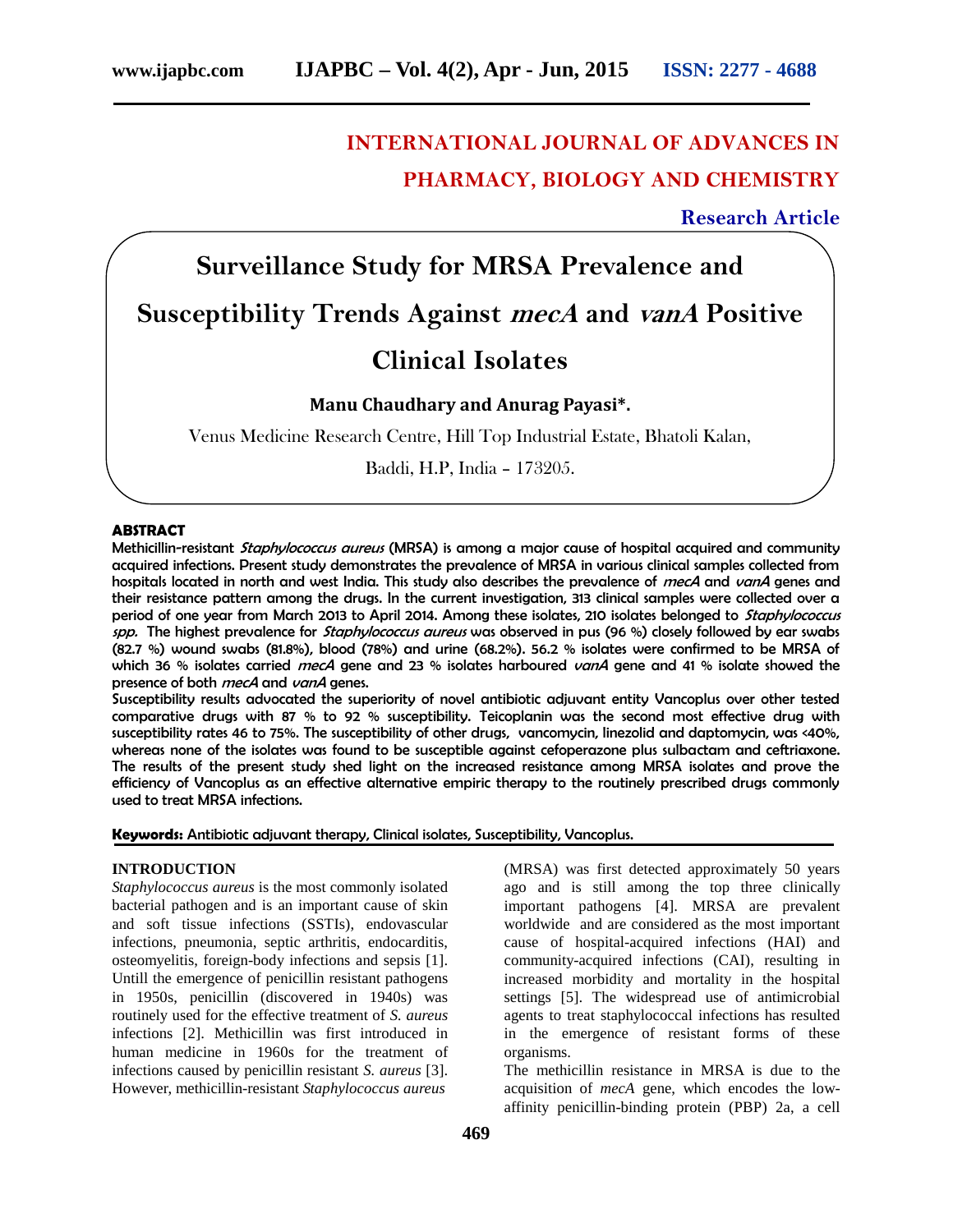wall transpeptidase, which, in conjunction with native PBP2, allows continued cell wall synthesis in the presence of -lactams [6]. Apart from being resistant to methicillin, most MRSA have become resistant to number of other antimicrobial agents like semisynthetic penicillins (oxacillin, and nafcillin), macrolides, tetracycline, and aminoglycosides and thus has made the management of *staphylococcal* diseases a global challenge [7-9].

To overcome the multi drug resistance among *S. aureus* strains, vancomycin, a glycopeptide, was considered to be the best alternative for the treatment [10]. However, 30 years after its development, clinical isolates with reduced vancomycin susceptibility were described. The susceptibility of MRSA to vancomycin has been declining and reports of treatment failures are increasing [11-14]. For example, upto 40% failure rate in treating MRSA caused lower respiratory tract infections were reported [15]. Unfortunately, with the passage of time, use of vancomycin for *S. aureus* infections has been associated with an increased risk for recurrent bacteremia and mortality, which may be a due to inadequate bactericidal activity against *S. aureus* strains even with an MIC of 1-2 µg/ml [4,13-14]. Vancomycin resistance was first described in isolates of *Staphylococcus epidermidis* [16]. A varied level of vancomycin resistance was reported from different parts of the world [17-20]. Over a period of time, several different MRSA resistant genes emerged which fail to respond to standard of care.

Thus, there is a urgent need of alternative therapy to treat such MRSA cases. The aim of the present work was to find the prevalence of *S. aureus* and MRSA among various clinical samples and to do genetic characterization of these strains in order detect the *mecA* and *vanA* genes. Final objective was to evaluate the susceptibility of various drugs used commonly to treat these MRSA strains to find the best empiric therapy with high degree of susceptibility.

## **MATERIALS AND METHODS**

#### **Clinical isolates**

A total of 313 clinical samples were collected over a period of one year from March 2013 to April 2014 from various hospitals of north and west India region. Of which, 210 *Staphylococcal* isolates consisting of 178 *S. aureus* were recovered. The clinical specimens consisting of pus  $(86)$ , blood  $(61)$ , urine  $(51)$ , wound  $\mu$ g), swabs (63) and ear swabs (52).

#### **Media and culture conditions**

All clinical samples except urine were first inoculated

on to blood agar (Hi-Media, India) and MacConkey agar (Hi-Media, India) plates whereas the urine samples were inoculated only on cystine lactose electrolyte deficient (CLED) agar (Hi-Media, India) plates. The plates were incubated at 37°C for 24–48 h. The identification of isolates was done according to standard method described elsewhere [21].

#### **Deoxyribonucleic acid (DNA) isolation and (polymerase chain reaction) PCR**

DNA from each MRSA isolate as well as positive control was extracted using the method described earlier [2]. The PCR amplification of the *mecA* and *vanA* was done using the Eppendorf thermocycler (Germany). The primers and the PCR conditions were as described earlier [2]. For PCR amplifications, about 200 pg of DNA was added to 20 μL mixture containing 0.5 mM of dNTPs, 1.25 μM of each primer and 3.0 U of Taq polymerase (Merck Specialities Private limited, Mumbai, India) in 1x PCR buffer. The amplified products were separated in 1.5% agarose gel containing ethidium bromide. The gel images were taken under ultraviolet light using gel documentation system (Bio-Rad, USA). A 100 bp ladder molecular weight marker (Banglore genie) was used to measure the molecular weights of amplified products.

#### **Minimal inhibitory concentration (MIC) and minimum bactericidal concentration (MBC) determination**

MIC of each antibacterial agent was determined by agar dilution method using CLSI guidelines [22]. The MIC90 value represents the lowest dilution at which bacteria fail to grow at 37°C after 18 to 24 h of incubation. To determine MBC, 100 μL was aspirated from the wells where there was no visible growth of planktonic bacterial population in the MIC90 experiment and spread onto Mueller Hinton Broth agar (MHBA, Hi-Media, Mumbai, India) plates and incubated overnight at 37°C in incubator. MBC was read as the lowest antibiotic concentration to kill 99.9% of the initial inoculum.

#### **Antibiotic susceptibility testing**

Antimicrobial susceptibility testing was done by Kirby–Bauer disk diffusion method as recommended by the Clinical Laboratory Standards Institute [22] using discs of different antibiotics: vancomycin (30 linezolid (30 μg), daptomycin (10 μg), ceftriaxone (30 μg), teicoplanin (30 μg), Vancoplus  $(30:15 \text{ µg})$  and cefoperazone plus sulbactam  $(75:30)$ μg). Inoculum of 0.5 McFarland standards turbidity was prepared in a Mueller Hinton Broth (MHB,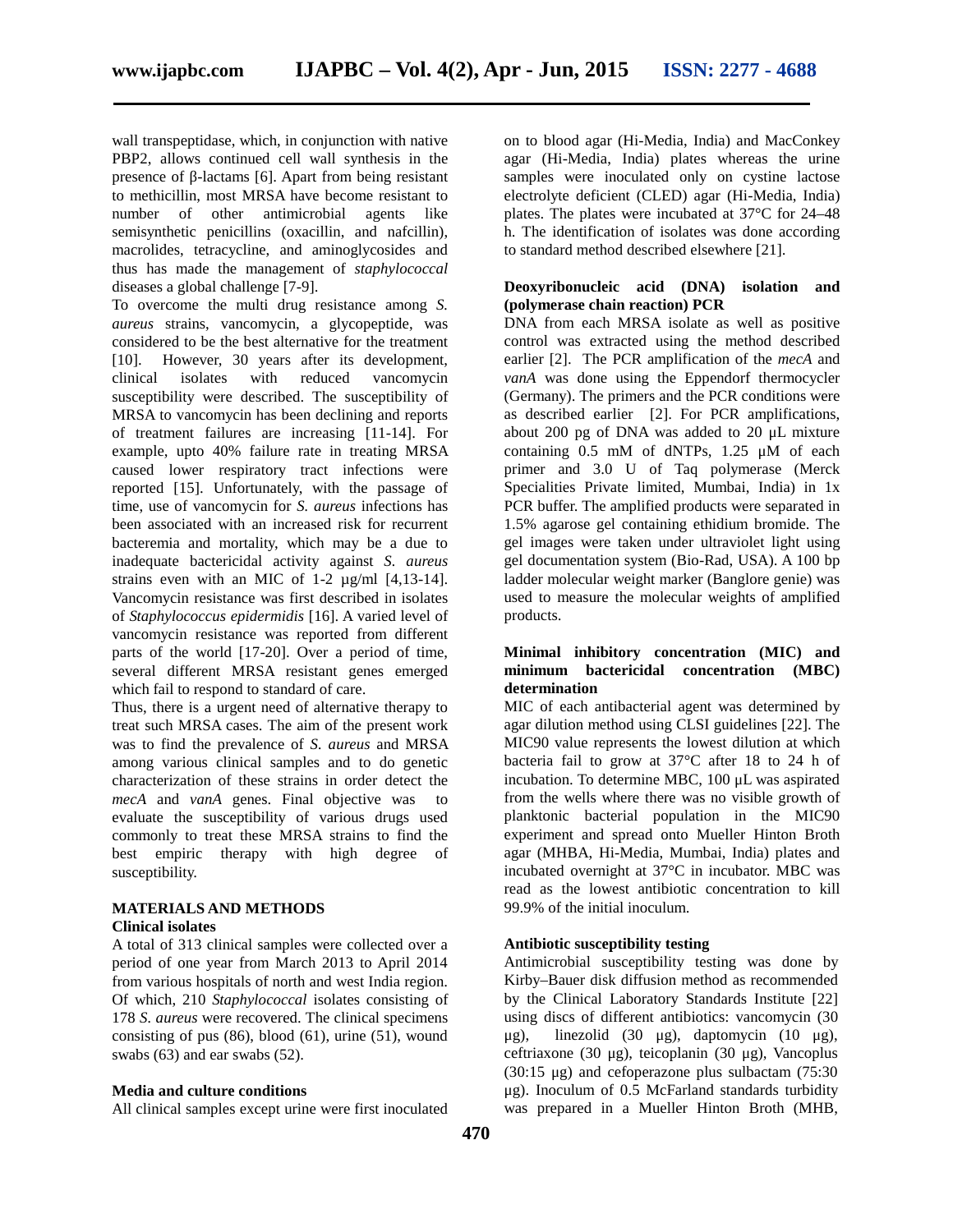Mumbai, India) from isolated colony of pathogens selected from 18–24 hour agar plates. Within 15 minutes, a sterile cotton swab was dipped into the inoculum suspension. The swab was rotated several times and pressed firmly against the inside wall of the tube above the fluid level and inoculated on the dried surface of a MHA plate by streaking the swab over it. For even distribution of inoculum, the swab was streaked two more times at 60° over the agar surface. After 3–5 minutes, antibiotic discs were applied and pressed down to ensure complete contact with agar surface. The discs were distributed evenly to ensure a minimum distance of 24 mm from center to center. The plates are then inverted and incubated for 16-18 hrs aerobically at 37 °C within 15 minutes of disc application. The zone of inhibition around the wells was measured in mm (millimeter), averaged and the mean values were recorded

#### **RESULTS**

A total of 313 clinical samples were collected from various hospitals. Further characterization of these isolates yielded 210 (67.1 %) *Staphylococcus* species. Of these *Staphylococcus* species, 178 isolates of *S. aureus* were identified with highest prevalence in pus (96 %) closely followed by ear swabs  $(82.7 \%)$ , wound swabs  $(81.8 \%)$  and blood (78 %). However, urine (68.2%) samples showed comparatively lower prevalence. All these *S. aureus* were coagulase positive. From a total of 178 *S. aureus,* 100 isolates found to be resistant to methicillin (Methicillin resistant S*. aureus* – MRSA), with highest observed prevalence in pus samples (73.2%) followed by urine (53.3 %), ear swab (50 %), blood (43.7 %) and wound swab (38.9%) (Table 1).

#### **Detection of** *mecA* **and** *vanA* **genes in MRSA isolates**

PCR results revealed that among 100 MRSA isolates, 36 (36 %) isolates showed the presence of *mecA* gene and 23 (23 %) isolates showed the presence of *vanA* gene. While 41 (41 %) isolate showed the presence of both *mecA* plus *vanA* genes.

#### **MIC testing**

The MIC values of the tested MRSA strains are depicted in Table 2. The MIC values of *mecA* positive isolates was the highest against cefoperazone+sulbactam (32-128 µg/ml) followed by ceftriaxone (16-64 µg/ml ), vancomycin (2-32 µg/ml), daptomycin (4-16 µg/ml), teicoplanin (2-16 µg/ml), linezolid (2-8 µg/ml). However the MIC values of *mecA* positive isolates was least against

Vancoplus ranging from 0.25-4 µg/ml. The MIC values of *vanA* positive isolates was the highest against cefoperazone+sulbactam (32-256 µg/ml), followed by ceftriaxone  $(32-128 \mu g/ml)$ , vancomycin (2-32 µg/ml), both daptomycin and teicoplanin (4-16  $\mu$ g/ml) and were low against linezolid (1-8  $\mu$ g/ml). The least MIC values were observed against Vancoplus (0.25-4 µg/ml). For *mecA* and *vanA* positive isolates the highest MIC values observed for cefoperazone+sulbactam (128-512 µg/ml), followed by ceftriaxone (64-512 µg/ml), vancomycin (8-64 µg/ml), teicoplanin (4-32 µg/ml), daptomycin and (8- 32 µg/ml) and were low against linezolid (2-16 µg/ml). Like in *mecA and VanA* positive isolates, the isolates with both *mecA* and *VanA* genes showed least MIC values in the range of 0.5-4  $\mu$ g/ml for Vancoplus.

#### **MBC testing**

The MBC values for the tested MRSA isolates followed the same trend as that of the MIC values (Table 2). The MBC value for the cefoperazone + sulbactam combination was the highest (128->1024 µg/ml) against all the tested MRSA isolates (*mecA*, *VanA* and *mecA* + *vanA*). MBC values for *mecA* positive isolates against ceftriaxone was high (64-256  $\mu$ g/ml) followed by vancomycin (16-128  $\mu$ g/ml), daptomycin (32-128  $\mu$ g/ml), linezolid (16-64  $\mu$ g/ml), teicoplanin (8-64 µg/ml) and the least MBC was observed against vancoplus (1-32 µg/ml). For *VanA* positive, highest MBC value was observed against cefoperazone+sulbactam (128-1024 µg/ml) followed by ceftriaxone (128-512 µg/ml), vancomycin (32-256 µg/ml ), daptomycin (32-128 µg/ml), teicoplanin (16- 128 µg/ml), linezolid (8-64 µg/ml) and Vancoplus (1- 32 µg/ml). And for both *mecA* and *vanA* positive isolates similar pattern of MBC values were observed with highest values observed for cefoperazone + sulbactam (1024->1024) and least for Vancoplus (2-  $32 \mu$ g/ml).

#### **Antibiotic sensitivity testing**

The antibiotic sensitivity study of the tested isolates showed variable sensitivity pattern with different antibiotics having different sensitivities. The most effective antibiotic was found to be Vancoplus with 87-92 % isolates being susceptible to it. Next to Vancoplus, teicoplanin was found to be second most effective drug with susceptibility rate 46 to 75%. The susceptibility of other drugs, vancomycin, linezolid and daptomycin, was  $\langle 40\%$  whereas none of the isolates was found to be susceptible against cefoperazone plus sulbactam and ceftriaxone (Figure 1 and 2).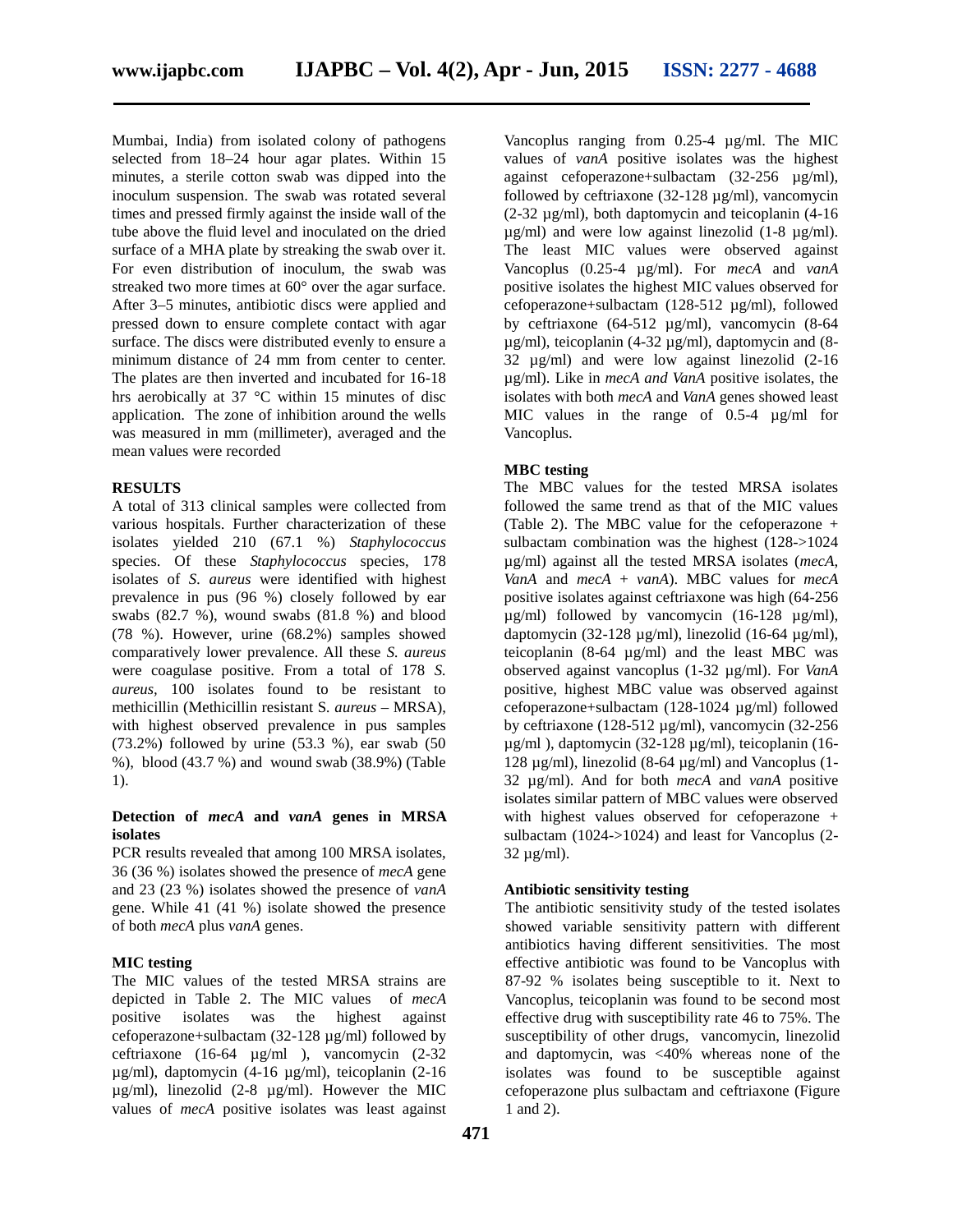#### **DISCUSSION**

*S. aureus* is innocuous in most environments with remarkable adaptability and versatility which has equipped it as a commensal and pathogen. It is one of the most infectious agent with high prevalence in various communities and healthcare institutions [23]. The present study showed high prevalence of *Staphylococcus species* (67.1%) in hospital acquired gram positive samples. Nwoire et al. [24] also reported high prevalence (60.4%) of *Staphylococcal* infection among hospital acquired samples. Among *Staphylococcus species,* infections caused by *S. aureus* and MRSA have been associated with high morbidity and mortality rates. In India, occurrence of MRSA infections varies from 30-80 % [25-28]. The prevalence of MRSA in clinical samples obtained from different hospitals was determined. Results of the present study showed 56.2 % of MRSA among the tested strains. Similar results were also reported in studies from north India with prevalence rates of 46 to 55 % [29-30]. Our results reflected highest MRSA prevalence in pus samples (73.2%), which is which is comparable to earlier study [31].

Resistance to methicillin is determined by the function of penicillin-binding protein 2 (PBP2, or PBP2a) that binds to -lactam antibiotics with much lower affinity than the intrinsic set of PBPs of *S. aureus* [32-33]. In the present study 36 % isolates showed the presence of *mecA* gene. Pramodhini et al. [34] also reported 36.4% prevalence of *mecA* gene among MRSA isolates. Vancomycin has been considered the prime antimicrobial agent to treat serious infections caused by MRSA. However, in past few years, vancomycin intermediate and resistant *S. aureus* have been reported from many countries including India [35-42]. Dissemination of the *vanA* gene cluster from *E. faecalis* to *S. aureus* [43-44] has raised fears about the occurrence of such genetic transfer in clinical isolates of methicillin resistant *S. aureus*. In the present study 23 % isolates among MRSA isolates showed the presence of *VanA* genes, while 41% isolates showed the presence of both genes, advocating the probable transfer of *Van*A gene cluster to MRSA strains containing *mecA* gene.

Vancomycin-resistant *S. aureus* tend to be multidrug resistant against a large number of currently available antimicrobial agents, compromising treatment options and increasing the likelihood of inadequate antimicrobial therapy and increase in morbidity and mortality [45]. The MIC studies of the *mecA* and *VanA* gene positive isolates against seven different antibiotics demonstrated results which send alarming

signals. In the present study, along with being resistant to vancomycin, *mecA* and *VanA* gene positive isolates showed resistance to a wide range of antimicrobial agents like ceftriaxone, daptomycin, teicoplanin, cefoperazone + sulbactam and linezolid. Salem-Bekhit et al. [46] also reported high resistance to both vancomycin and teicoplanin against *vanA* positive isolates. MBC values of the MRSA isolates against the tested antibiotics also followed the similar trend with highest MBC values observed against cefoperazone+sulbactam in all the (*mecA, VanA and mecA + VanA* positive) isolates. Antibiotic sensitivity profile showed considerable variability among the tested antibiotics. The isolates showed different levels of resistance to different antibacterial drugs. Linezolid resistance may be due to either spontaneous mutations or by a acquisition of a cfr (chloramphenicol-florfenicol resistance) gene. The cfr gene was initially described in a bovine Staphylococcus sciuri isolate [47-50]. The resistance towards daptomycin may be due to bacterial cell wall thickening [51] or due to the *S. aureus* strains carrying *mprF*, *yycG, rpoC* and *rpoB* mutant genes [52]. Resistance in S. aureus during treatment with daptomycin have been reported [53]. The observed daptomycin resistance in our study may be due to the prolonged usage of daptomycin to treat these infections. The inducible resistance to teicoplanin is observed in glycopeptide resistance strains having *vanA* genes [54]. A considerable teicoplanin resistance witnessed in our study may also be due to acquired resistance during treatment with teicoplanin. This worsened scenario with increased resistance among all the routinely used antibiotics is a prime concern now. However in contrast to these, all the MRSA isolates showed high level of sensitivity to Vancoplus, advocating the superiority of vancoplus in these MRSA strains which may be due to synergistic activity of components. Thus effectiveness of Vancoplus also signifies the importance of combination therapy over monotherapies especially when accompanied with adjuvants.

#### **ACKNOWLEDGEMENT**

Authors are thankful to sponsor, Venus Pharma GmbH, AM Bahnhof 1-3, D-59368, Werne, Germany, for providing financial assistance to carry out this study and to the centers for providing strains.

#### **Competing Interests**

The authors have declared that no competing interests exist.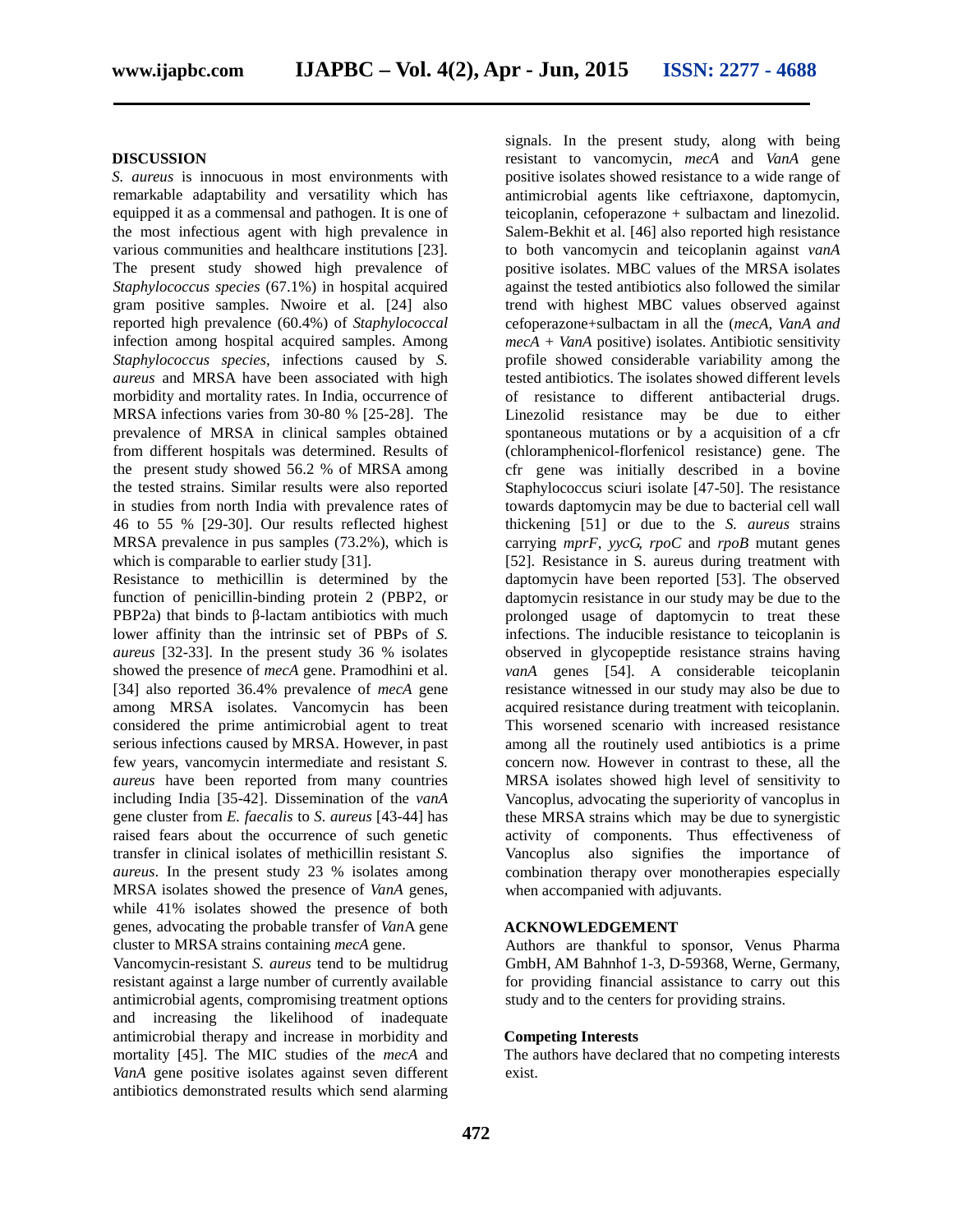**Table 1 Prevalence of MRSA in various clinical samples.**

| <b>Clinical samples</b> | <b>Number of samples</b> | Staphylococcus species $(\% )$ | S. aureus $(\% )$ | MRSA(%)   |  |
|-------------------------|--------------------------|--------------------------------|-------------------|-----------|--|
| Pus                     | 86                       | 74 (86.0)                      | 71 (96.0)         | 52 (73.2) |  |
| <b>Blood</b>            | 61                       | 41(67.2)                       | 32 (78)           | 14(43.7)  |  |
| Urine                   | 51                       | 22(43.1)                       | 15 (68.2)         | 8(53.3)   |  |
| Wound swabs             | 63                       | 44 (69.8)                      | 36(81.8)          | 14 (38.9) |  |
| Ear swabs               | 52                       | 29(55.8)                       | 24(82.7)          | 12(50)    |  |
| Total                   | 313                      | 210(67.1)                      | 178 (84.7)        | 100(56.2) |  |

**Table 2 MIC and MBC values of Vancoplus and other competator drugs in** *mecA,vanA* **and** *mecA+vanA* **positive isolates.**

| Name of drugs           | MIC (µg/ml)  |            |               | MBC (µg/ml) |          |               |
|-------------------------|--------------|------------|---------------|-------------|----------|---------------|
|                         | mecA         | vanA       | $mech + vanA$ | mecA        | vanA     | $mech + vanA$ |
| <b>Vancoplus</b>        | $0.25 - 4.0$ | $0.25 - 4$ | $0.5 - 4$     | $1 - 32$    | $1 - 32$ | $2 - 32$      |
| <b>Vancomycin</b>       | $2 - 32$     | $2 - 32$   | $8 - 64$      | 16-128      | 32-256   | 64-512        |
| <b>Ceftriaxone</b>      | 16-64        | 32-128     | 64-512        | 64-256      | 128-512  | 256-1024      |
| <b>Linezolid</b>        | $2 - 8$      | $1 - 8$    | $2 - 16$      | 16-64       | $8 - 64$ | 8-128         |
| <b>Daptomycin</b>       | $4 - 16$     | $4 - 16$   | $8 - 32$      | 32-128      | 32-128   | 64-512        |
| <b>Teicoplanin</b>      | $2 - 16$     | $4 - 16$   | $4 - 32$      | $8 - 64$    | 16-128   | 32-512        |
| Cefoperazone+ sulbactam | 32-128       | 32-256     | 128-512       | 128-512     | 128-1024 | $512 - 1024$  |



**Susceptibility percentage of MRSA isolates towards different antibacterial drugs.**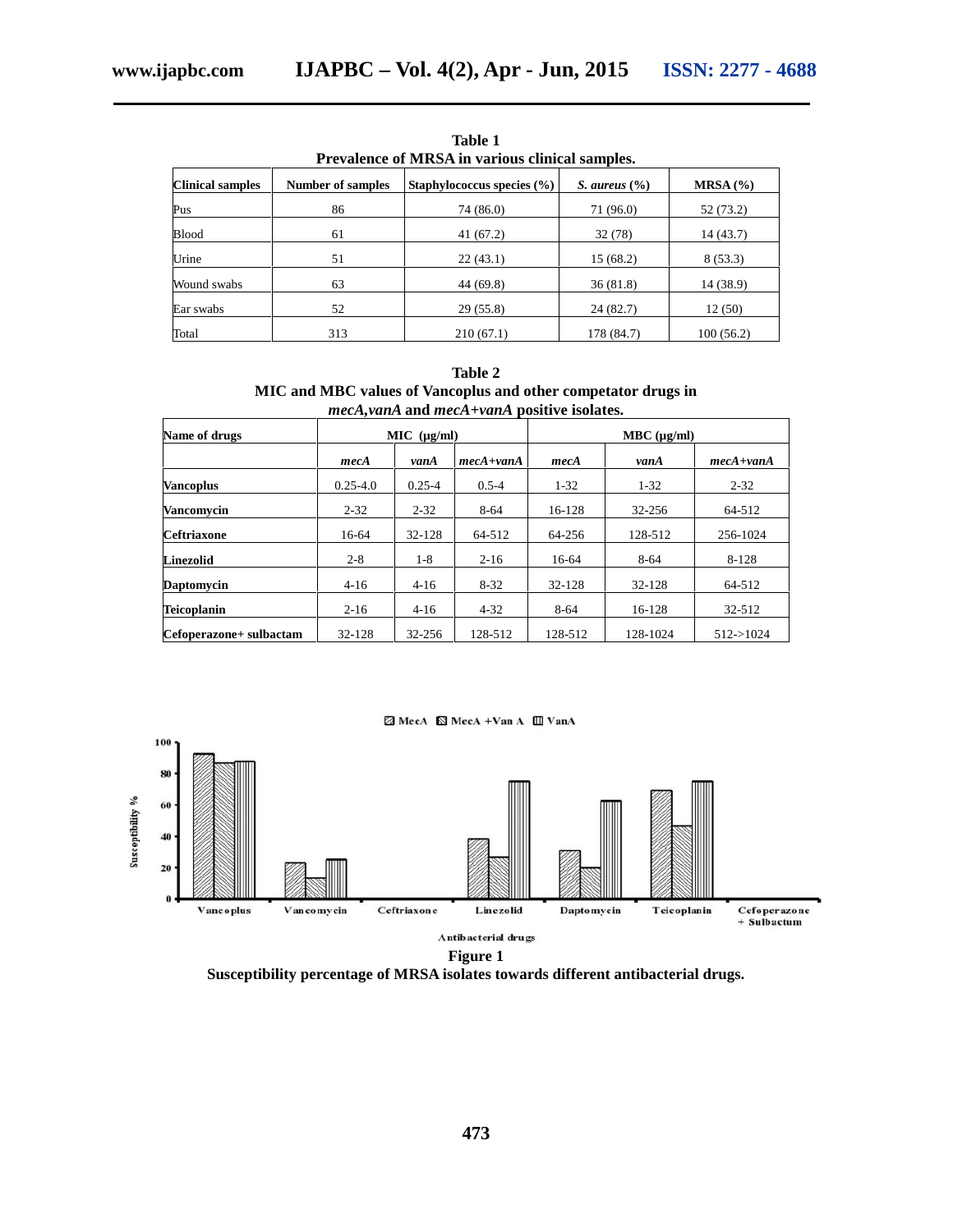



#### **REFERENCES**

- 1. David MZ, Daum RS.Community-associated methicillin-resistant *Staphylococcus aureus*: epidemiology and clinical consequences of an emerging epidemic. Clin Microbiol Rev 2010;23:616-87.
- 2. Gradelski E, Valera L, Aleksunes L, Bonner D, Fung-Tomc J. Correlation between the genotype and phenotypic categorization of *Staphylococci* based on the methicillin susceptibility and resistance. J Clin Microbiol 2001;39:2961-63.
- 3. Cookson B, Schmitz F, Fluit A. Introduction, in: Fluit, A.C., and Schmitz, F.J. (Eds.), MRSA. Current Prospectives. Caister Academic Press, Wymondham; 2003. 5.
- 4. Deresinski S. Methicillin-resistant *Staphylococcus aureus*: an evolution, epidemiologic and therapeutic Odyssey. Clin Infect Dis 2005;40:562-73.
- 5. Cosgrove S, Sakoulas G, Perencevich E, Schwaber M, Karchmer A, Carmeli Y. Comparison of mortality associated with methicillin-resistant and methicillin susceptible Staphylococcus aureus bacteremia: a meta-analysis. Clin Infect Dis 2003;36:53-59.
- 6. Pinho MG, Lencastre HD, Tomasz A. An acquired and a native penicillin-binding protein cooperate in building the cell wall of drug-resistant *Staphylococci*. Proc Natl Acad Sci 2001;98:10886– 10891.
- 7. Maranan MC, Moreira B, Boyle-Vavra S, Daum RS. Antimicrobial resistance in Staphylococci. Epidemiology, molecular

mechanisms, and clinical relevance. Infect Dis Clin North Amm 1997;11:813-49.

- 8. Kim HB, Jang HC, Nam HJ, Lee YS, Kim BS, Park WB, et al. Nasal carriage of *Staphylococcus, e*pidemiology, underlying mechanisms associated risk. Clin Microbial Rev 997;10:505-520.
- 9. Sujatha S, Praharaj I.Glycopeptide resistance in Gram-positive cocci: A review. interdisciplinary perspectives on infectious diseases. 2012;2012:10.
- 10. Wootton M, Howe RA, Hillman R, Walsh TR, Bennett PM, Mac-Gowan AP. A modified population analysis (PAP) method to detect hetero-resistance to vancomycin in *Staphylococcus aureus* in a UK hospital. J Antimicrob Chemother 2001; 47:399-403.
- 11. Liu C, Bayer A, Cosgrove SE, Daum RS, Fridkin SK, Gorwitz RJ, Kaplan SL, Karchmer AW, Levine DP, Murray BE, et al. Clinical practice guidelines by the infectious diseases society of america for the treatment of methicillin-resistant *Staphylococcus aureus* infections in adults and children: executive summary. Clin Infect Dis 2011;52:285-92.
- 12. Rivera AM, Boucher HW, Current concepts in antimicrobial therapy against select Gram positive organisms: methicillin-resistant *Staphylococcus aureus*, penicillin- resistant *Pneumococci*, and vancomycin-resistant *Enterococci*," Mayo Clinic Proceedings, Quadrant Health Com Inc., Parsippany, NJ 2011;86:1230-1242.
- 13. Rybak M, Lomaestro B, Rotschafer JC et al.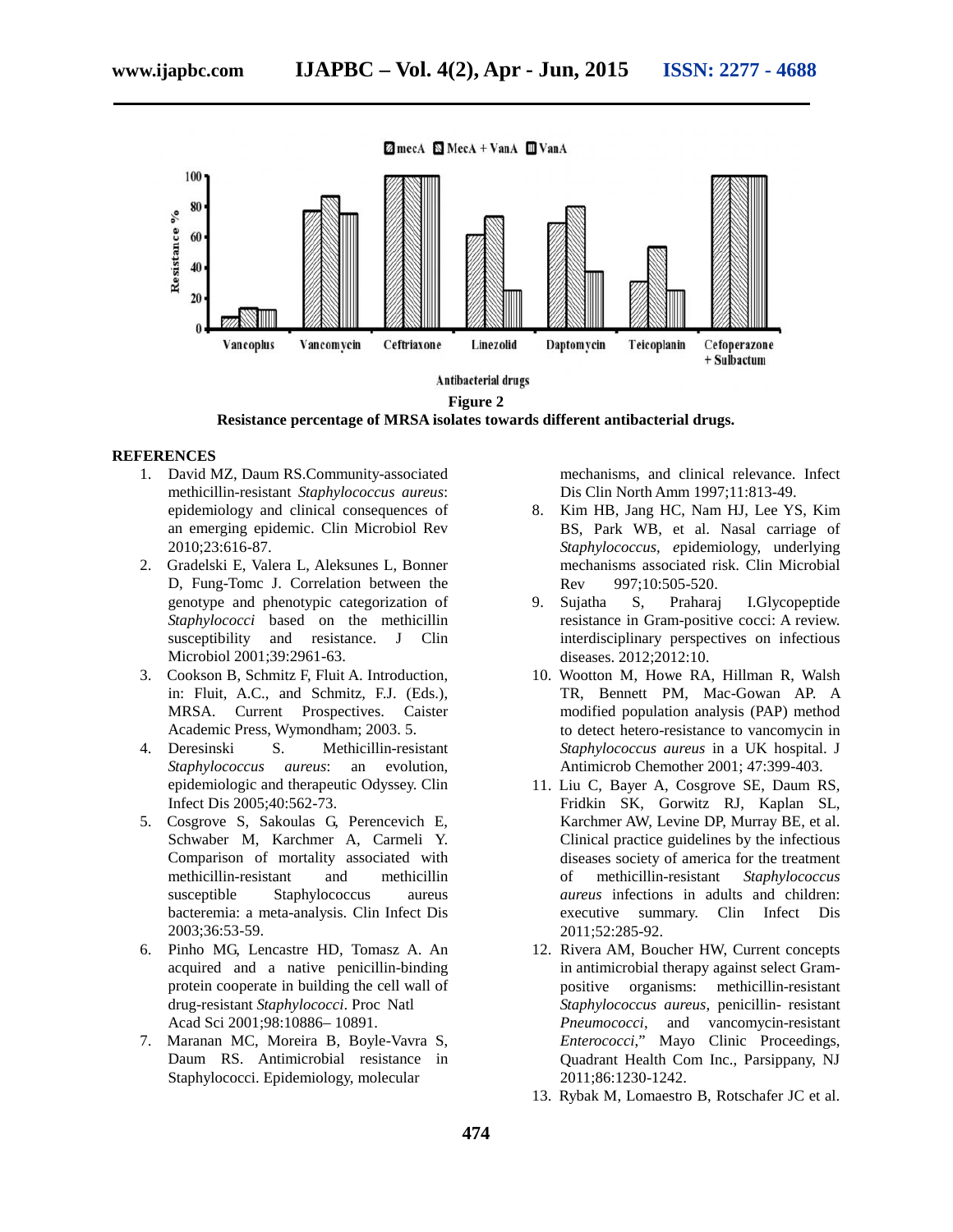Therapeutic monitoring of vancomycin in adult patients: a consensus review of the American Society of Health-System Pharmacists, the Infectious Diseases Society of America, and the Society of Infectious Diseases Pharmacists," American Journal of Health-System Pharmacists, American Society of Health- System Pharmacists, Inc., Bethesda, MD, 2009;66:82-98.

- 14. Haque NZ, Zuniga LC, Peyrani P, et al. Improving medicine through pathway assessment of critical therapy of hospital acquired pneumonia (IMPACTHAP) investigators: relationship of vancomycin minimum inhibitory concentration to mortality in patients with methicillinresistant *Staphylococcus aureus* hospital acquired, ventilator associated, or health care-associated pneumonia. Amer Coll Chest Phys.2010;138:1356-1362.
- 15. Moise PA, Schentag JJ. Vancomycin treatment failures in *Staphylococcus aureus* lower respiratory tract infections. Int J Antimicrob Agents 2000;16(suppl 1):S31-4.
- 16. Murray BE, Nannini EC. Glycopeptides (vancomycin and teicoplanin), streptogramins (quinupristin-dalfopristin), and lipopeptides (daptomycin) in principles and practice of infectious diseases, G. L. Mandell, J. E. Bennet, and R. Dolin, Eds., pp. 449–468, Churchill Livingstone, Philadelphia, Pa, USA, 7th edition, 2010.
- 17. Palazzo IC, Araujo MLC, Darini ALC. First report of vancomycin-resistant *Staphylococci* isolated from healthy carriers in Brazil. J Clin Microbiol 2005; 43:179– 185.
- 18. Tiwari HK, Sen MR. Emergence of vancomycin resistant *Staphylococcus aureus* (VRSA) from a tertiary care hospital from northern part of India. Infect Dis 2006; 6:156.
- 19. Veer P, Chande C, Chavan S, Wabale V,Chopdekar K et al. Increasing levels of minimum inhibitory concentration vancomycin in methicillin resistant *Staphylococcus aureus* alarming bell for vancomycin abusers. Ind J Med Microbiol 2010; 28:413-413.
- 20. Thati V, Shivannavar Ct, Gaddad SM. Vancomycin resistance among methicillin resistant *Staphylococcus aureus* isolates from intensive care units of tertiary care hospitals in Hyderabad. Ind J Med Res

2011; 134:70408-70408.

- 21. Baird D: *Staphylococcus*: cluster forming gram positive cocci. In Mackie and McCartney Practical Medical Microbiology 14th edition. Edited by: Collee JG, Fraser AG, Marmion BP, Simmons A. New York; Churchill Livingstone; 1996:245-261.
- 22. Clinical Laboratory Standard Institute (CLSI) performance standards for antimicrobial
- 23. susceptibility sesting CLSI approved standards CLSI M100-S23, Wayne, PA. USA, 2013.
- 24. Akindele AA, Adewuyi IK, Adefioy OA, Adedokun SA, Olaolu AO. Antibiogram and beta-lactamase production of *Staphylococcus aureus* isolates from different human clinical specimens in a Tertiary Health Institution in Ile-ife, Nigeria. Amer Eur J Sci Res 2010;5:230-233,
- 25. Nwoire A, Madubuko EF, Eze UA, Oti- Wilberforce RO, Azi SO, Ibiam GA, Egwu IH, Okereke EC Obi IA. Incidence of staphylococcus aureus in clinical specimens in Federal Teaching Hospital, Abakaliki, Ebonyi State. Merit Research Journal of Medicine and Medical Sciences 2013;1(3):043-046.
- 26. Anupurba S, Sen MR, Nath G, Sharma BM, Gulati AK, Mohapatra TM. Prevalence of methicillin resistant Staphylococcus aureus in a tertiary referral hospital in eastern Uttar Pradesh. Indian J Med Microbiol 2003; 21:49-51.
- 27. Banerjee A. Using cheaper antibiotics to treat MRSA infection in India. BMJ, 2014;348:g2448
- 28. Catry B, Latour K, Jans B, Vandendriessche S, Preal R, Mertens K et al. Risk factors for methicillin resistant Staphylococcus aureus: a multi-laboratory study. PloS One. 2014; 9:e89579.
- 29. Hussain JH, Thakur A, Mishra B, Dogra V, Jaggi T. Antimicrobial susceptibility pattern of methicillin-resistant strains of Staphylococcus aureus in a super specialty hospital. 2015;4:69-72.
- 30. Arora S, Devi P, Arora U, Devi B. Prevalence of Methicillin-resistant *Staphylococcus aureus* (MRSA) in a tertiary care hospital in northern India. J Lab Physicians 2010;2:78-81.
- 31. Manchanda V, Bajaj J, Chitnis DS, Gautam V, Goswami P et al. Methicillin resistant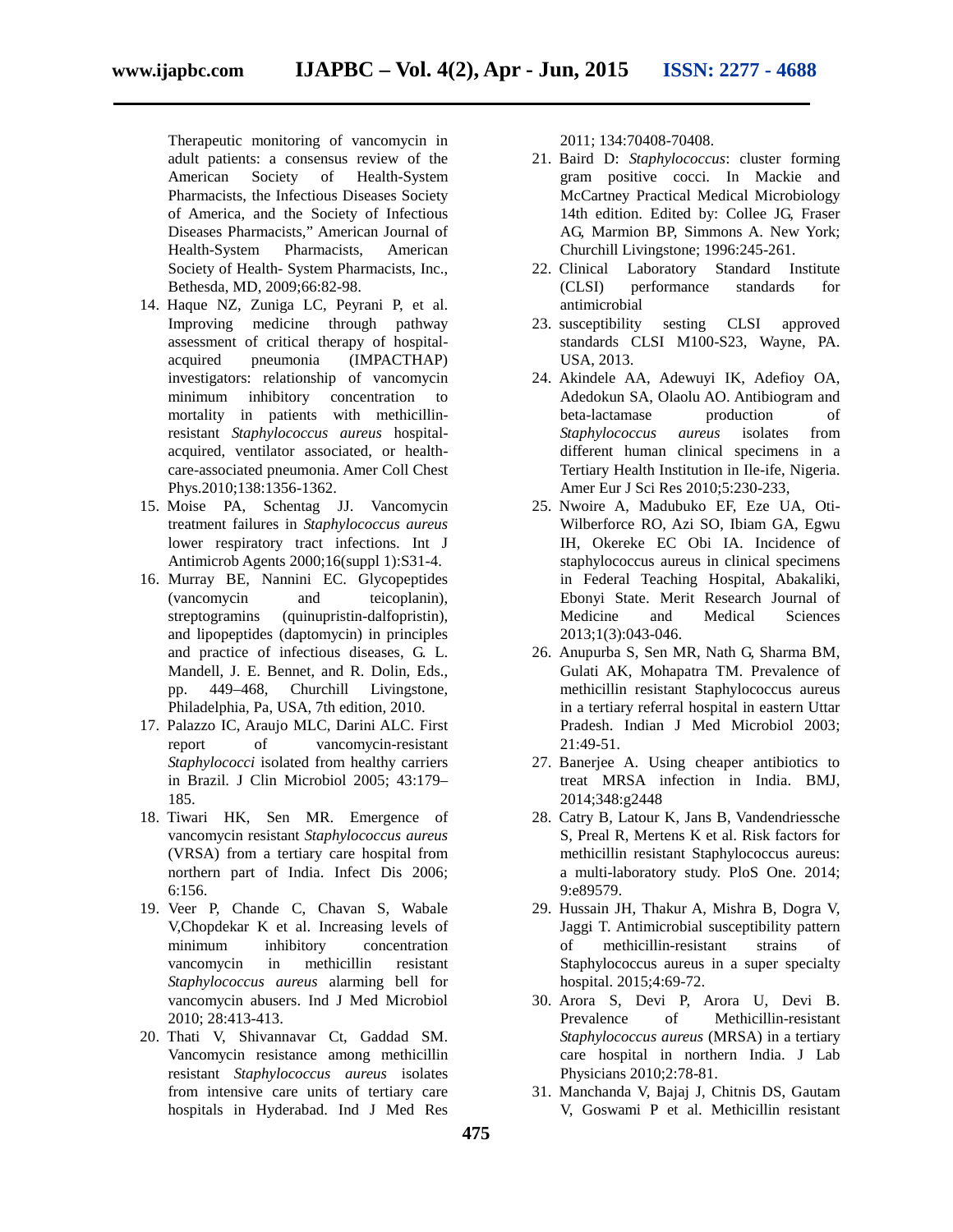*Staphylococcus aureus* (MRSA) in India: Prevalence and susceptibility pattern. Ind. J. Med. Res., 2013;137: 363-369.

- 32. Mantri SR, Karyakarte RA, Ambhore AN, Kombade PS. Prevalence of Methicillin Resistant *Staphylococcus aureus* in tertiary care hospital, Central India. Int J Curr Microbiol App Sci 2014; 3:582-586.
- 33. Iyer AP, Baghallab I, Albaik M, Kumosani T. Nosocomial infections in Saudi Arabia caused by methicillin resistance *Staphylococcus aureus* (MRSA). Clin Microbial 2014;3:146.
- 34. Sharma KD, Saini RP, Karthik L. Current trends of antibiotic resistance in clinical isolates of *Staphylococcus aureus*. Front Biol 2014;9:287-290.
- 35. Pramodhini S, Thenmozhivalli PR, Selvi R, Dillirani V, Vasumathi A, Agatha D. Comparison of various phenotypic methods and mecA based PCR for the detection of MRSA. J Clin Diag Res 2011;5(7):1359- 1362
- 36. Benjamin PH, John KD, Paul DR. J, Timothy PS, Grayson ML. Reduced vancomycin susceptibility in *Staphylococcus aureus*, including vancomycin-intermediate and heterogeneous vancomycinintermediate strains: resistance mechanisms, laboratory detection, and clinical implications. Clin Microbiol Rev 2010;23:99-139.
- 37. Gardete S, Tomasz A. Mechanisms of vancomycin resistance in *Staphylococcus aureus*. J Clin Invest 2014;124:2836-40.
- 38. Zhu X, Liu C, Gao S, Lu Y, Chen Z, Sun Z. Vancomycin intermediate-Resistant *Staphylococcus aureus* (VISA) isolated from a patient who never received vancomycin treatment. Int J Infect Dis 2015;33:185-190.
- 39. Assadullah S, Kakru DK, Thoker MA, Bhat FA, Hussain N, Shah A. Emergence of low level vancomycin resistance in MRSA. Indian J Med Microbiol 2003;21:196-8.
- 40. Menezes GA, Harish BN, Sujatha S, Vinothini K, Parija SC. Emergence of vancomycin-intermediate *Staphylococcus species* in southern India. J Med Microbiol 2008;57:911-2.
- 41. Bhateja P, Mathur T, Pandya M, Fatma T, Rattan. A Detection of vancomycin resistance *Staphylococcus aureus*: a comparative study of three different phenotyic screening mehods. Indian J Med

Microbiol 2005;23:52-5.

- 42. Bijiyani B, Purva M. Erroneous reporting vancomycine susceptibility for *Staphylococcus spp.* Vitek software version 2.01. Jpn J Infect Dis 2009;62:298-9.
- 43. Ramakrishna N, Reddy BK. Detection of vancomycin resistance among clinical isolates of *Staphylococcus aureus* in a tertiary hospital, Tirupati. Int J Res Health Sci [Internet]. 2014;31:1150-6.
- 44. Rossi F, Diaz L, Wollam F et al., Transferable vancomycin resistance in a community-associated MRSA Lineage. The new Eng J Med 370;16:1524-1531.
- 45. Noble WC, Virani Z, Cree RGA. Co-transfer of vancomycin and other resistance genes from *Enterococcus faecalis* NCTC 12201 to *Staphylococcus aureus*. FEMS Microbiol Lett 1992;93:195-8.
- 46. De Lassence A, Hidri N, Timsit JF, Joly- Guillou ML, Thiery G, Boyer A, et al. Control and outcome of a large outbreak of colonization and infection with glycopeptide-intermediate *Staphylococcus aureus* in an intensive care unit. Clin Infect Dis 2006;42:170-8.
- 47. Salem-Bekhit MM, IMI Moussa, MM Muharram, FK Alanazy, HM Hefni.Prevalence and antimicrobial resistance pattern of multidrug-resistant enterococci isolated from clinical specimens. Ind J Med Microbiol 2012;30(1):44-51
- 48. Tsiodras S, Gold HS, Sakoulas G, et al. Linezolid resistance in a clinical isolate of *Staphylococcus aureus*. Lancet 2001;358:207–208.
- 49. Prystowsky J, Siddiqui F, Chosay J et al. Resistance to linezolid: characterization of mutations in rRNA and comparison of their occurrences in vancomycin-resistant Enterococci. Antimicrob Agents Chemother 2001;45:2154–2156.
- 50. Schwarz S, Werckenthin C, Kehrenberg C. Identification of a plasmidborne chloramphenicol-florfenicol resistance gene in *Staphylococcus sciuri*. Antimicrob Agents Chemother 2000;44:2530–2533.
- 51. Thool VU, Bhoosreddy GL, Wadher BJ. Detection of resistance to linezolid in *Staphylococcus aureus* infecting orthopedic patients. Indian J Pathol Microbiol 2012;55: 361-364.
- 52. Boucher HW, Sakoulas G. Perspectives on

**476**